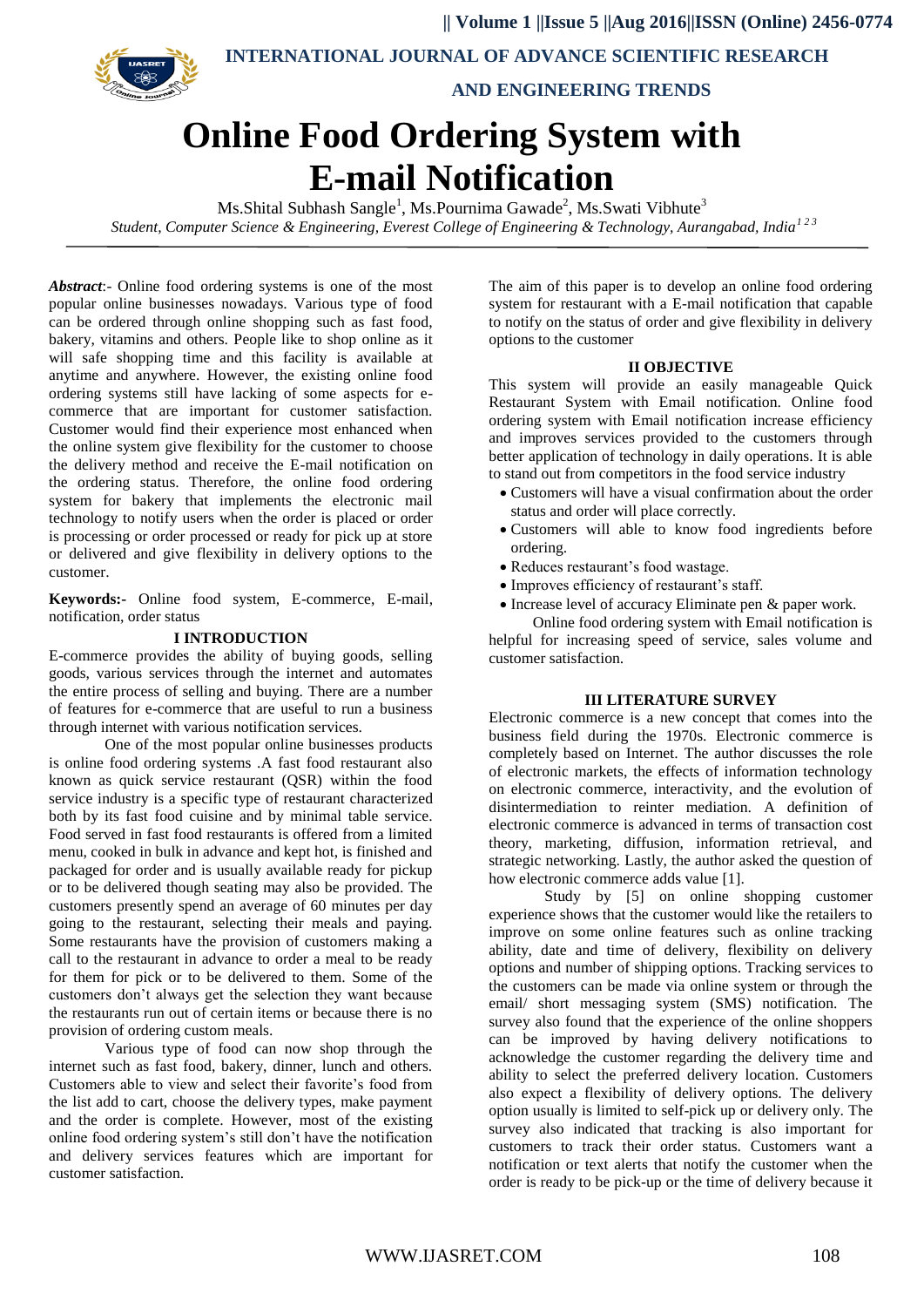

# **|| Volume 1 ||Issue 5 ||Aug 2016||ISSN (Online) 2456-0774 INTERNATIONAL JOURNAL OF ADVANCE SCIENTIFIC RESEARCH AND ENGINEERING TRENDS**

will become problem if the customers are not at their place when their orders is delivered.

Study by[7] on Online Food Ordering System with Short Message Service Notification shows that the customer of bakery product would like the notification service for the details of order status. Every notification like order is placed or order is processing or order is processed or order is ready to pick. These notifications are sent by SMS (short messaging system).

#### **IV REVIEW IN EXISTING ONLINE FOOD ORDERING SYSTEM**

The analysis is conducted to review the existing online system in terms of delivery services, E-mail notifications, date & time for order delivery, order status and options for delivery features. Table 1 shows the result of the comparison analysis for three online food ordering systems namely food court 1, food court 2 and food court 3.

It can be seen from the table, the online food ordering system still lacking of the E-mail notification and options for delivery features. Food court 1 and food court 2 do not provide delivery services for their customers. They only provide self-pickup method only. The order confirmation and pickup date & time for food court 1 need to be provided through phone. On the other hand, customers for food court 2 need to print the order details and bring to the selected store for pick-up. Only food courts 3 provide delivery services. The information on date and time for order delivery will be provided by food court 2 and food court 3. Thus, the proposed online food ordering system for restaurant, SHEETALS FOOD COURT will consider all these important features in COURT will consider all these important features in improving the customer satisfaction level. It also improves the notification service for customer.

#### **V MODULES USED**

In our proposed system we have four Modules Admin, Customer, Meal Deliverer and Manager as shown in Figure No. 1 which have different purpose like maintaining customer information, maintaining delivery information, maintain food court etc.

# **A) Admin Module**

It will create usernames and passwords of users. Create/edit/delete user accounts. It also maintains the view of website.

# **B) Customer Module**

It will start new customer registration process. View product's list to customer. It also gives order confirmation and place orders.

# **C) Meal Deliverer Module**

It will confirm the delivery of customers order.

# **D)Manager Module**

It will create /edit/delete food categories that are viewable to users.



 **Figure 1: Data flow diagram with modules**

**Table 1: Comparison of existing online food ordering systems features**

|                                   | <b>Food court</b> | Food<br>court 2 | Food<br>court 3 |
|-----------------------------------|-------------------|-----------------|-----------------|
| Delivery<br><b>Services</b>       | X                 | X               |                 |
| E-mail<br>notification            | X                 | X               |                 |
| Date & time for<br>order delivery | X                 |                 |                 |
| Order status                      | X                 | X               |                 |
| Options for<br>delivery           | X                 | X               |                 |

#### **VI SYSTEM DEVELOPMENT**

The system representation provided by the case diagram. It show how the person interact with the functions of the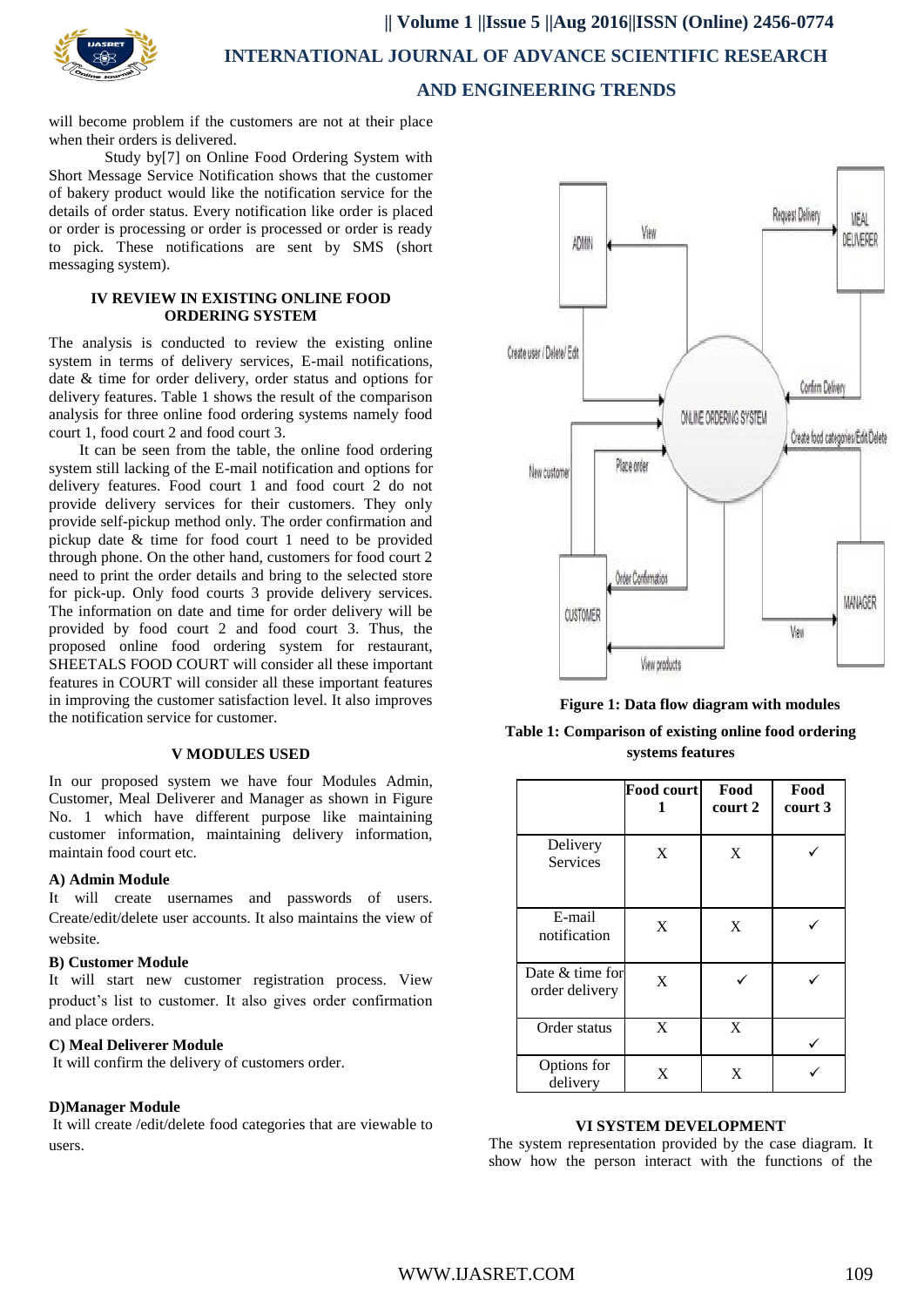

**|| Volume 1 ||Issue 5 ||Aug 2016||ISSN (Online) 2456-0774**

 **INTERNATIONAL JOURNAL OF ADVANCE SCIENTIFIC RESEARCH** 

# **AND ENGINEERING TRENDS**

system. There are three persons involved in the system which are registered user, non-registered user and administrator.

Figure No. 2 shows the use case diagram for customers. Registered users can access the full system easily. Registered users are able to purchase product, receive E-mail notification, edit profile, view purchased product details, cancel order, print receipt and view order status history. Nonregistered users have limited access to the system. Nonregistered users are able to view product, add to cart and view chart or order details only.



**Figure 2: System Representation**

Administrator is responsibilities of controlling and maintaining the system. Admin is able to manage order status by changing the order status from processing, processed, ready, delivered, and complete. Admin notify user about the

order status by sending notification through Email. Figure 3 shows the activity diagram for administrator for sending an Email notification.



#### **Figure 3: Activity diagram for administrator**

In the main website of Sheetals food court there is a slide show with list of food items. There are two menus for customers Veg and Non Veg. From View of Product menu, customers are able to view the list of products and add to cart as shown in Screen shot 1.The details of food item including category and price of the product can be view by clicking at the image of the food item. The list of products of both categories Veg and Non-Vegare below slide show.



**Screenshot 1: Home Page**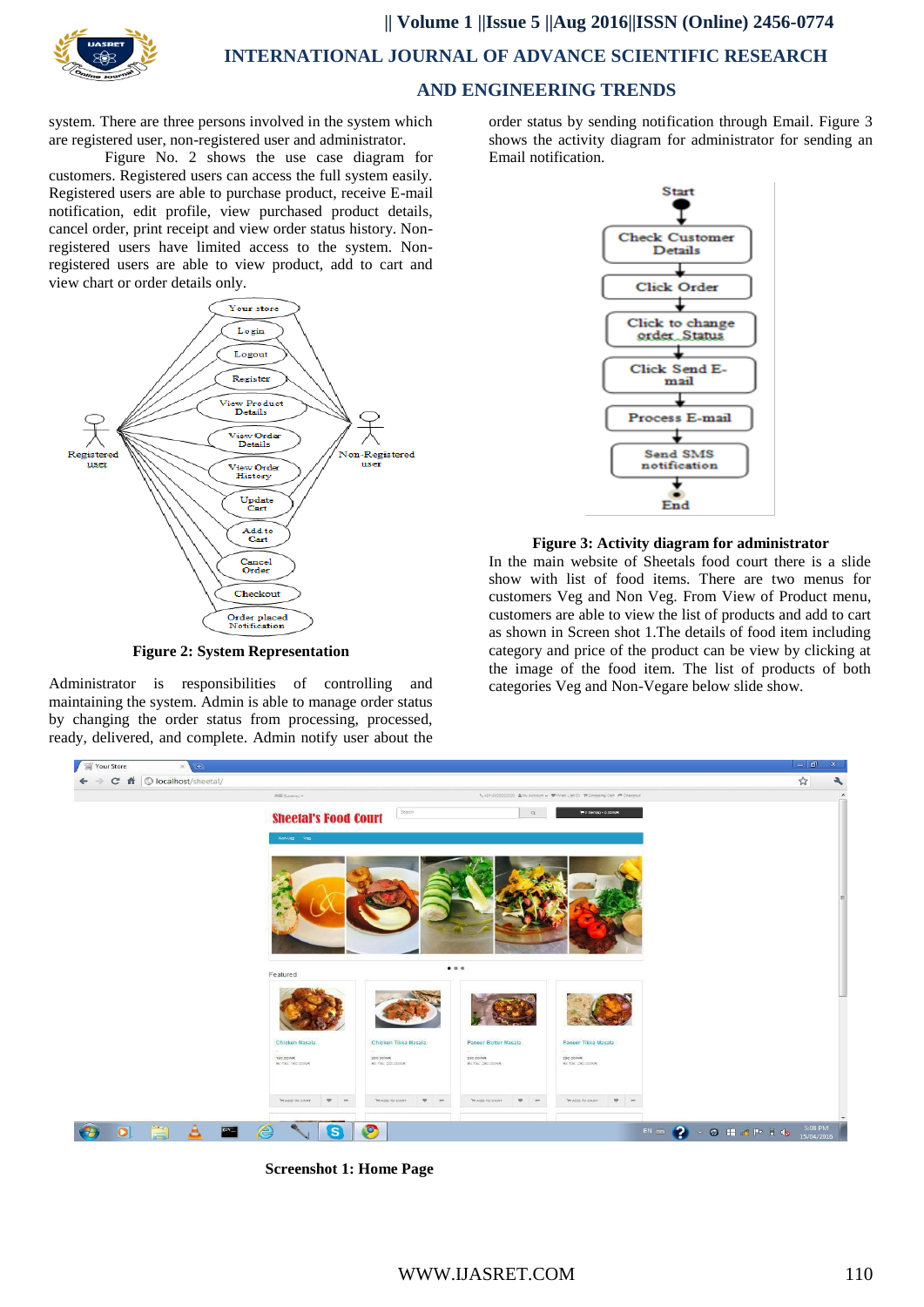

**|| Volume 1 ||Issue 5 ||Aug 2016||ISSN (Online) 2456-0774**

 **INTERNATIONAL JOURNAL OF ADVANCE SCIENTIFIC RESEARCH** 

# Register Account Your Personal Details Arrest Ave  $\frac{1}{2}$ wele  $\frac{1}{2}$ E Sprenting of  $\overline{a}$ Your Addres **September**  $\overline{3}$ bette  $\overline{\phantom{a}}$ **FOUR**  $\sim$  $\overline{\phantom{a}}$ **Clarica** One Your Passwo Newslette Sische  $f(1)$ Tei  $f(2)$ **The amendment property the Drive**

**Screenshot 2: Registration Form**

In the main website there is my account option. If you click on the register button then registration form will open. In this form First Name, Last Name, E-Mail, Telephone, Address

Details and Password are the compulsory fields. The Fax, Company and Post code are the mandatory fields.



By completing the registration form you will complete the registration process. Then you can order any food item from the menu. The webpages will navigate the

# **AND ENGINEERING TRENDS**

customer to next window by the typical process. Customer need to complete six steps process of checkout option and then their order will be confirmed. The order confirmation will be shown above.

The customer can receive the Email notification for order state. Each time when admin changes the state of our order then the customer will notified by sending an Email on there registered Email\_id. The states like processing or processed are shown in above screen shot.

| Your Store <marketing@sahyadrisolutions.com></marketing@sahyadrisolutions.com>                                                                        |                                                                                                          |
|-------------------------------------------------------------------------------------------------------------------------------------------------------|----------------------------------------------------------------------------------------------------------|
|                                                                                                                                                       | Why is this message in Spam? It's similar to messages that were detected by our spam filters. Learn More |
| Reply-To: Your Store <sahyadrisolutions@gmail.com><br/>To: sheetalsfood@gmail.com</sahyadrisolutions@gmail.com>                                       |                                                                                                          |
| Reply   Reply to all   Forward   Print   Delete   Show original                                                                                       |                                                                                                          |
| Order ID: 3<br>Date Ordered: 18/04/2016                                                                                                               |                                                                                                          |
| Your order has been updated to the following status:                                                                                                  |                                                                                                          |
| Processing                                                                                                                                            |                                                                                                          |
| To view your order click on the link below:                                                                                                           | http://localhost/sheetal/index.php?route=account/order/infoℴ_id=3                                        |
| Please reply to this email if you have any questions.                                                                                                 |                                                                                                          |
| Your Store                                                                                                                                            |                                                                                                          |
| Your Store <marketing@sahyadrisolutions.com></marketing@sahyadrisolutions.com>                                                                        |                                                                                                          |
|                                                                                                                                                       | Why is this message in Spam? It's similar to messages that were detected by our spam filters. Learn More |
| Reply-To: Your Store <sahyadrisolutions@gmail.com></sahyadrisolutions@gmail.com>                                                                      |                                                                                                          |
|                                                                                                                                                       |                                                                                                          |
|                                                                                                                                                       |                                                                                                          |
| Order ID: 3<br>Date Ordered: 18/04/2016                                                                                                               |                                                                                                          |
| To: sheetalsfood@gmail.com<br>Reply   Reply to all   Forward   Print   Delete   Show original<br>Your order has been updated to the following status: |                                                                                                          |

#### **Screenshot 4: Email Notification about Order Status**

#### **VII CONCLUSION**

The online food ordering system with Email notification is able to improve the performance of existing system by including the delivery services, Email notifications, and date for order delivery and options for delivery features. The notification is made using Email by using the registered phone Email\_id to notify the customer when the order is ready to pick up or delivered*.*

#### **REFERENCES**

- [1] Wigand, R., T. (1997). "Electronic Commerce: Definition, Theory, and Context", The Information Society, 13, 1-16.
- [2] Institute of Management Accountants (2000), "Understanding and Implementing Internet E-Commerce",1-31.